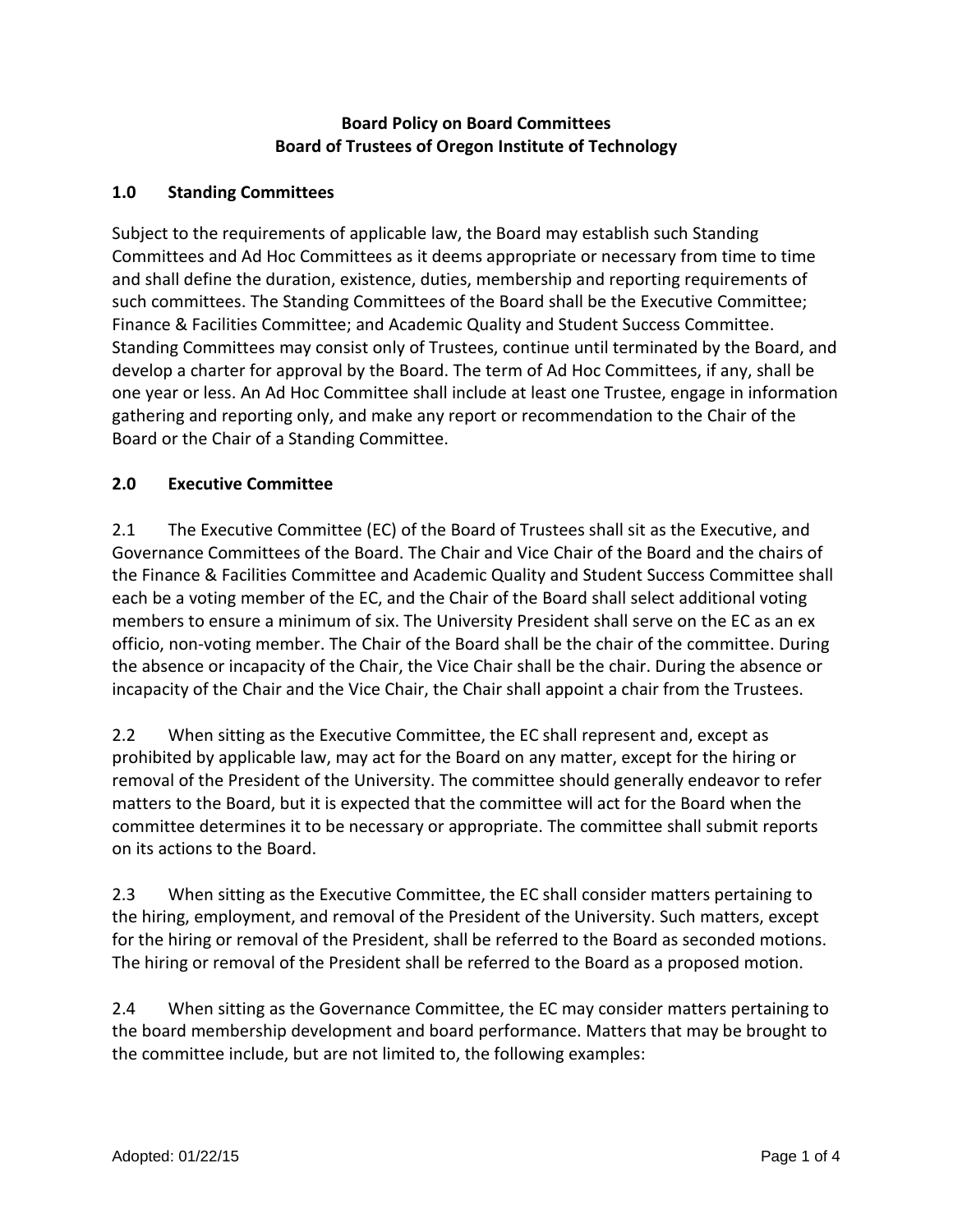- 2.4.1 Identifying expertise needed by the Board and communicating with the Governor's office about the nomination of future trustees.
- 2.4.2 Recommending Board Officers for Board approval.
- 2.4.3 Evaluating the performance of the President and Board Secretary.
- 2.4.4 Assessing the performance of the Board and member trustees.

The Office of the Secretary to the Board is responsible for providing staff support to the Committee.

### **3.0 Finance & Facilities Committee**

3.1 There shall be a Finance & Facilities Committee (FFC) that shall also sit as the Audit Committee. At the Board's second regular meeting of each odd-numbered calendar year or such other time as determined by the Board, the Board Chair shall appoint the chairperson and other members of the FFC. The Chair of the Board shall not be appointed to the FFC but may act as an alternate or may appoint an alternate, including voting, in the event of the absence of any committee member at any regular, special or emergency meeting.

3.2 All matters considered by the FFC that require action by the Board shall be referred, as appropriate, to the Board or the Executive Committee for action as a seconded motion unless authority to act on behalf of the Board has been delegated expressly to the FFC. Subsequent to the transaction of any business under express delegated authority, the FFC shall render a report on the business to the Board.

3.3 The FFC may consider matters pertaining to the financial, capital, and other assets of the University. Matters that may be brought before the Committee include, but are not limited to, the following examples:

- 3.3.1 Budget—matters relating to the University's operating and capital budgets and requests for appropriation of state funds.
- 3.3.2 Investments and Finances—matters relating to the University's investments, finances, financial accounts, and debt finance.
- 3.3.3 Tuition and Fees—matters relating to tuition and mandatory enrollment fees.
- 3.3.4 Real Property—matters related to the acquisition, management, development and disposal of real property.
- 3.3.5 Personal Property—matters related to the acquisition, management, development and disposal of personal property, tangible and intangible.
- 3.3.6 Risk Management—matters relating to risk management, insurance, and risk transfer devices.

Any of the above enumerated examples of matters brought before the FFC may be directed to any other committee or the Board for consideration.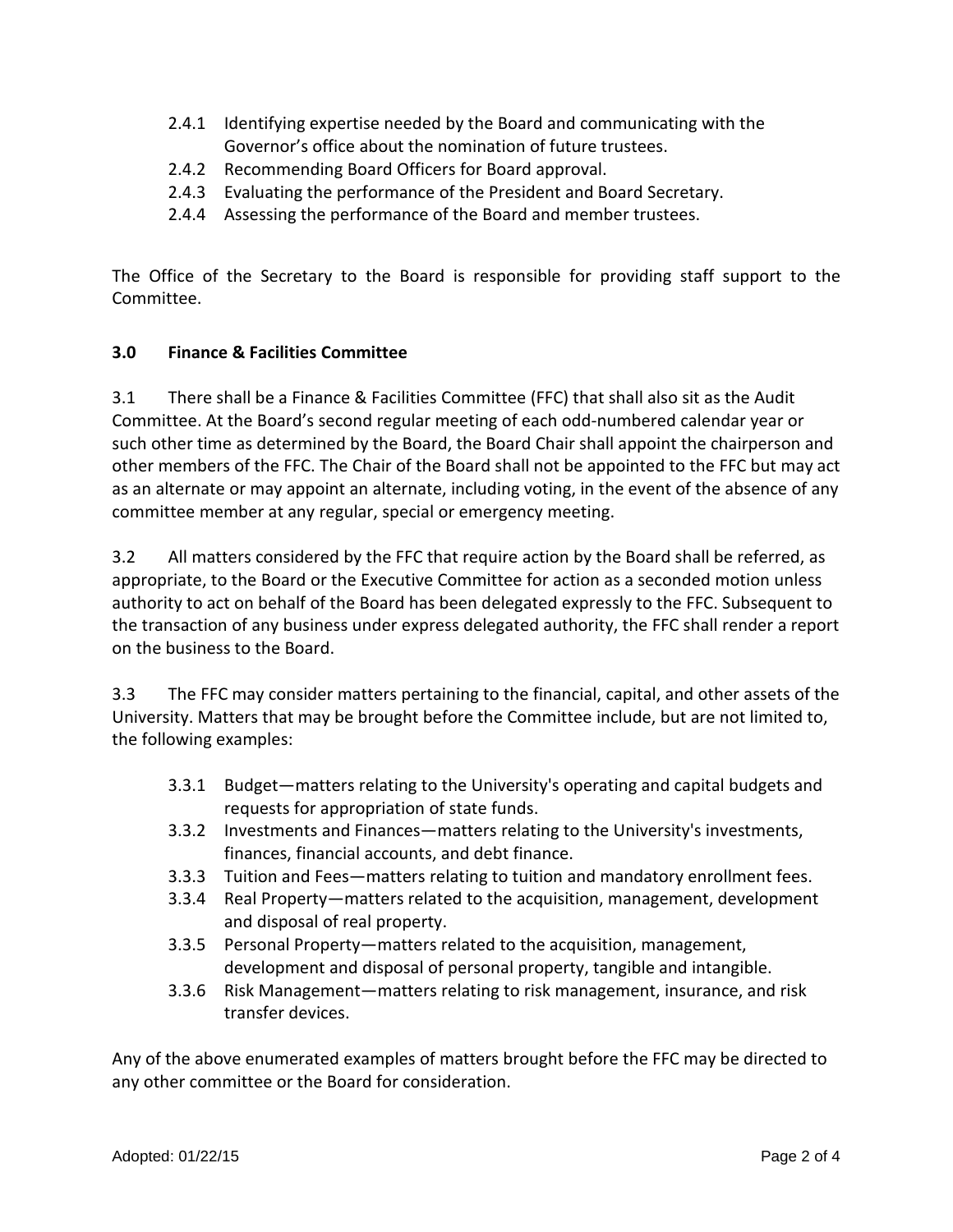3.4 When sitting as the Audit Committee, the FFC may consider matters pertaining to audits and compliance. Matters that may be brought before the committee include, but are not limited to, the following examples:

- 3.4.1 Audits and Internal Controls—matters relating to external and internal auditors, audit plans and reports, and internal controls.
- 3.4.2 Compliance—matters relating to compliance with legal and regulatory requirements.

3.5 All matters considered pursuant to section 3.4 by the FFC sitting as the Audit Committee that require action by the Board shall be referred to the Board as a seconded motion unless authority to act on behalf of the Board has been delegated expressly to the FFC. Subsequent to the transaction of any business under such express delegated authority, the committee shall render a report on the business to the Board.

3.6 Any of the examples of matters brought before the FFC sitting as the Audit Committee pursuant to section 3.4 may be directed to any other committee or the Board for consideration.

# **4.0 Academic Quality and Student Success Committee**

4.1 There shall be an Academic Quality and Student Success Committee (AQSSC). At the Board's second regular meeting of each odd-numbered calendar year or such other time as determined by the Board, the Board Chair shall appoint the chairperson and other members of the AQSSC. The Chair and Vice Chair of the Board shall not be appointed to the AQSSC but may act as alternates, including voting, in the event of the absence of any committee member at any regular, special or emergency meeting.

4.2 All matters considered by the AQSSC that require action by the Board shall be referred, as appropriate, to the Board or the Executive Committee for action as a seconded motion unless authority to act on behalf of the Board has been delegated expressly to the AQSSC. Subsequent to the transaction of any business under express delegated authority, the AQSSC shall render a report on the business to the Board.

4.3 The AQSSC may consider matters pertaining to the teaching, research, and public service programs of the University and to its faculty, staff, and students. Matters that may be brought before the Committee include, but are not limited to, the following examples:

- 4.3.1 Faculty and Staff Affairs—matters relating to the faculty and the professional and classified staff, including their status and responsibilities, discipline and welfare.
- 4.3.2 Educational Policy—matters relating to educational policy, including achievement compacts, admissions requirements, instruction, curriculum, degrees, research, educational technology, distance learning, public services